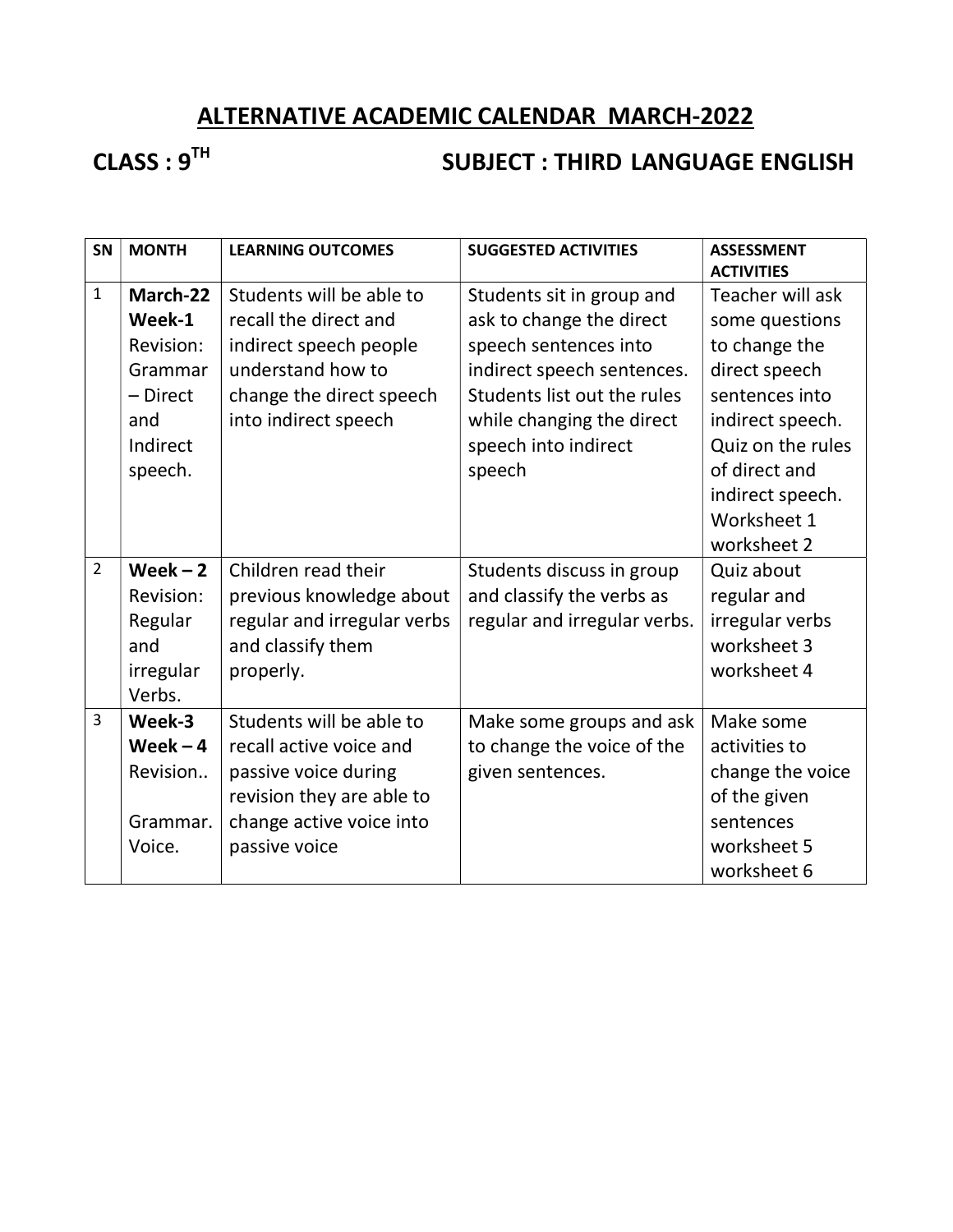#### **WORKSHEETS**

### Worksheet – 1

#### Change the following sentences into indirect speech.

| 1. He said to me, "I drink coffee."     |
|-----------------------------------------|
|                                         |
| 2. He said to me, "Wait till I return." |
|                                         |
| 3. He said to me, "You are ambitious."  |
|                                         |
| 4. He said, "The cow died last week."   |
|                                         |

# Worksheet – 2

#### Change the direct sentences into indirect speech.

| 1. "The boy is reading a book", said Mary.           |
|------------------------------------------------------|
|                                                      |
| 2. "Children are running into the class"' said Neha. |
|                                                      |
| 3. "The cat is drinking milk." said Rekha.           |
|                                                      |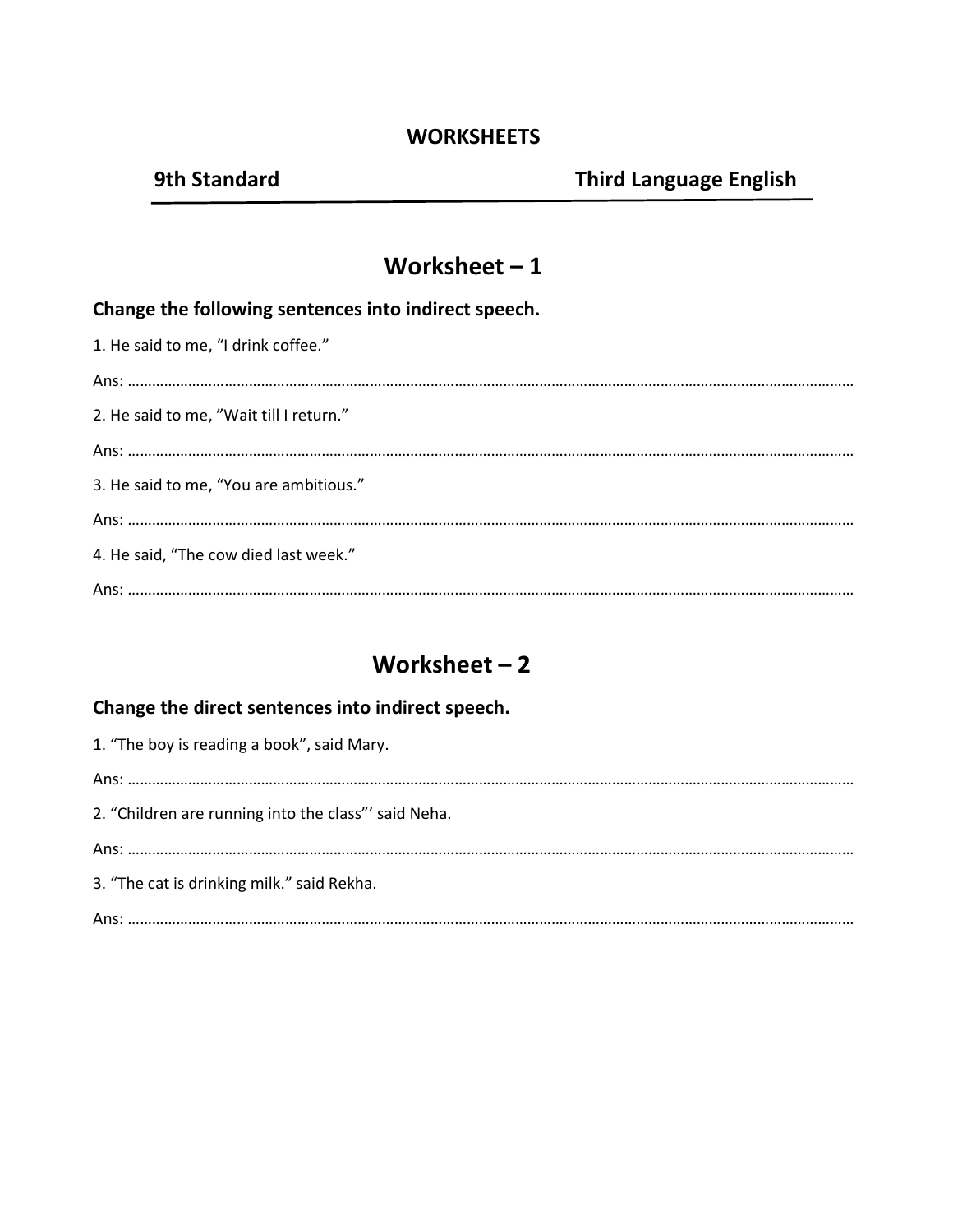# Work Sheet – 3

Classify the following verbs and write the regular verbs in column A and irregular verbs in column B.

1. Mark – Marked - Marked. 2. Eat - ate – eaten.

5. Work – worked – worked. 6. Speak – spoke – spoken.

7. Write – wrote – written. The same state of the set of the set of the set of the set of the set of the set of the set of the set of the set of the set of the set of the set of the set of the set of the set of the set of

3. Fill – filled – filled. 4. Give – gave – given.



# Work Sheet – 4

Complete the table by filling the missing verb forms.

| Present | Past | Past participle |
|---------|------|-----------------|
| Walk    |      |                 |
|         | Sang |                 |
| Run     |      |                 |
| Say     |      |                 |
|         |      | Begun           |
|         | Ran  |                 |
| Come    |      |                 |